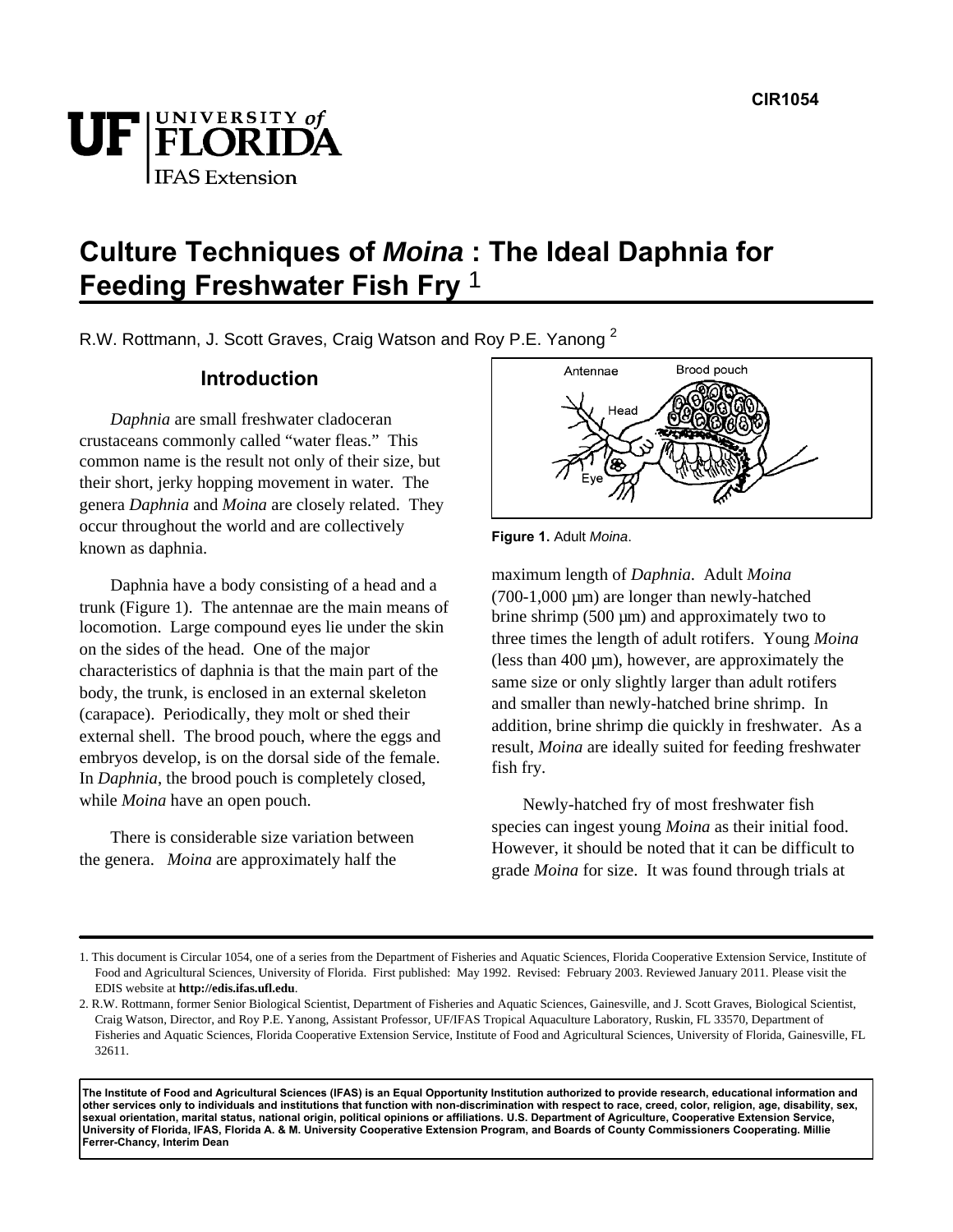the UF/IFAS Tropical Aquaculture Laboratory that passing *Moina* through 500 micron mesh screening tends to fragment the animals to such an extent that they are no longer usable as live food. In aquaria, care must also be taken when determining feeding rates, as *Moina* can quickly grow too large to be eaten. If these larger *Moina* become too dense, their "hopping" movements can serve to harass and potentially damage fry.

In Singapore, *Moina micrura* grown in ponds, fertilized with mostly chicken manure or, less frequently, with pig manure, are used as the sole food for fry of many ornamental tropical fish species, with a 95-99% survival rate to 3/4 inch (20 mm) in length quite common. Unfortunately, there is very little information concerning practical mass culture methods of *Moina*, and the available information is in mimeograph documents, foreign journals or other scarce publications.

# **Physical and Chemical Requirements**

*Moina* appear in high concentrations in pools, ponds, lakes, ditches, slow-moving streams and swamps where organic material is decomposing. They become especially abundant in temporary water bodies which provide them with suitable conditions for only a brief period.

*Moina* are generally quite tolerant of poor water quality. They live in water where the amount of dissolved oxygen varies from almost zero to supersaturation. *Moina* are particularly resistant to changes in the oxygen concentration and often reproduce in large quantities in water bodies strongly polluted with sewage. Species of *Moina* have been reported to play an important role in the stabilization of sewage in oxidation lagoons.

The ability to survive in oxygen-poor environments is due to their capacity to synthesize hemoglobin. Hemoglobin formation is dependent on the level of dissolved oxygen in the water. The production of hemoglobin may also be caused by high temperature and high population density.

*Moina* are resistant to extremes in temperature and easily withstand a daily variation of 41-88° F

 $(5-31° \text{ C})$ ; their optimum temperature is 75-88° F  $(24-31^{\circ} \text{ C})$ . The high temperature tolerance of *Moina* is of great advantage for both the commercial fish farmers in the southern U.S. and hobbyists culturing live food at home.

### **Food Requirements**

*Moina* feed on various groups of bacteria, yeast, phytoplankton and detritus (decaying organic matter). Bacterial and fungal cells rank high in food value. Populations of *Moina* grow most rapidly in the presence of adequate amounts of bacterial and yeast cells as well as phytoplankton. *Moina* are one of the few zooplankton which can utilize the blue-green algae *Microcystis aeruginosa*. Both plant and animal detritus may provide energy for the growth and reproduction of *Moina*. The food value of detritus depends on its origin and diminishes with the age of the detritus.

### **Life Cycles of Moina**

The reproductive cycle of *Moina* has both a sexual and asexual phase. Normally, the population consists of all females that are reproducing asexually. Under optimum conditions, *Moina* reproduce at only 4-7 days of age, with a brood size of 4-22 per female. Broods are produced every 1.5-2.0 days, with most females producing 2-6 broods during their lifetime.

Under adverse environmental conditions, males are produced and sexual reproduction occurs resulting in resting eggs (ephippia), similar to brine shrimp eggs. The stimuli for the switch from asexual to sexual reproduction in populations of *Moina* is an abrupt reduction in the food supply, resulting in an increase in resting egg production. However, it is advantageous to keep the population well fed and in the asexual mode of reproduction, since fewer progeny are produced with resting eggs.

High population densities of *Daphnia* can result in a dramatic decrease in reproduction, but this is apparently not the case with *Moina.* The egg output of *Daphnia magna* drops sharply at a density as low as 95-115 mature individuals per gallon (25-30/L). The maximum sustained density in cultures of *Daphnia* reported is 1,900 individuals per gallon (500/L). *Moina* cultures, however, routinely reach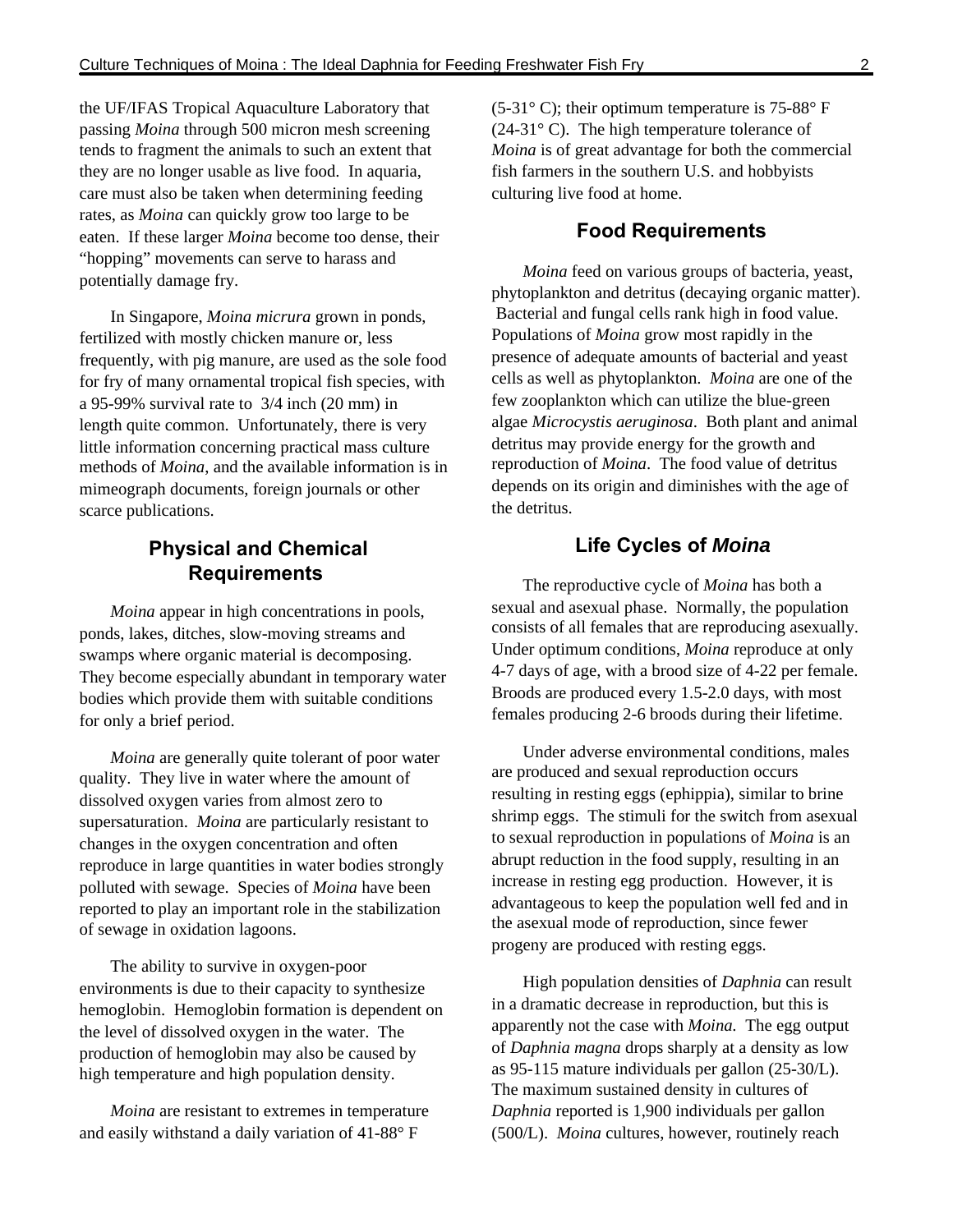densities of 19,000 individuals per gallon (5,000/L) and are, therefore, better adapted for intensive culture.

A comparison of the production of *Daphnia magna* and *Moina macrocopa* cultures fertilized with yeast and ammonium nitrate, showed that the average daily yield of *Moina* (1.42-1.47 ounces/100 gallons; 106-110  $g/m<sup>3</sup>$ ) is three to four times the daily production of *Daphnia* (0.33-0.53 ounces/100 gallons;  $25-40$  g/m<sup>3</sup>). The daily yield of *Moina* cultures fed phytoplankton cultured on organic fertilizer have been reported to exceed 5 ounces/100 gallons (375 g/m<sup>3</sup>).

# **Nutritional Value of Moina**

The nutritional content of *Moina* varies considerably depending on their age and the type of food they are receiving. Although variable, the protein content of *Moina* usually averages 50% of the dry weight. Adults normally have a higher fat content than juveniles. The total amount of fat per dry weight is 20-27% for adult females and 4-6% for juveniles.

## **Procedure for Moina Culture**

The batch culture method of producing *Moina*  uses a continuous series of cultures. Briefly, a new culture is started daily in a separate container using the procedures outlined below. When all the fungal, bacterial, and algal cells are consumed, usually about 5-10 days after inoculation, the *Moina* are completely harvested, and the culture is restarted. This method is particularly applicable when a specific quantity of *Moina* is needed each day because daily production is much more controlled.

Batch culture is also useful for maintaining pure cultures because there is less chance of the cultures becoming contaminated with competitors (e.g., protozoans, rotifers, copepods) or predators of fish larvae or fry (e.g., *Hydra*, back-swimmers, diving beetles, dragonfly larvae).

Semi-continuous cultures can be maintained for two months or more by daily partial harvests of *Moina*, water changes and regular feeding, keeping the population in a state of rapid growth. Eventually, the *Moina* cultures will fail to respond to additional fertilization. When it is evident that they are not

reproducing well, the *Moina* should be completely harvested and a new culture started.

*Moina* can be produced either in combination with their food or as separate cultures. Combined culture is the simplest, but production from separate cultures has been reported to be approximately higher.

For separate culture, the phytoplankton tank is positioned so that it can be drained into the *Moina*  culture tank (Figure 2). Production from separate cultures has the disadvantage of requiring additional space for the cultivation of phytoplankton. However, there are advantages of separate culture of *Moina* and phytoplankton. The advantanges include less chance of contamination, a greater degree of control, and more consistent yield.

*Note:* **Regardless of the culture method, always maintain several** *Moina* **cultures to ensure a supply in case of a die-off.**



**Figure 2.** Tank arrangement for the separate culture of Moina and its food.

#### **Containers**

Cultures have been maintained in 10-gallon (38-L) aquaria. However, this volume usually only yields enough *Moina* for the hobbyist culturing live food. For larger scale and commercial operations, tanks or vats (concrete, stainless steel, plastic or fiberglass) and earthen ponds can be used. Wading pools, plastic sinks, old bathtubs, discarded refrigerator liners and cattle watering troughs also work well. Do not use unpainted metal containers unless they are stainless steel.

In these larger containers, water depth should be no greater than 3 feet (0.9 m). A maximum depth of 16-20 inches (0.4-0.5 m) is probably optimum. The shallow water depth allows good light penetration for photosynthesis by phytoplankton and provides a large surface to volume ratio for oxygen diffusion.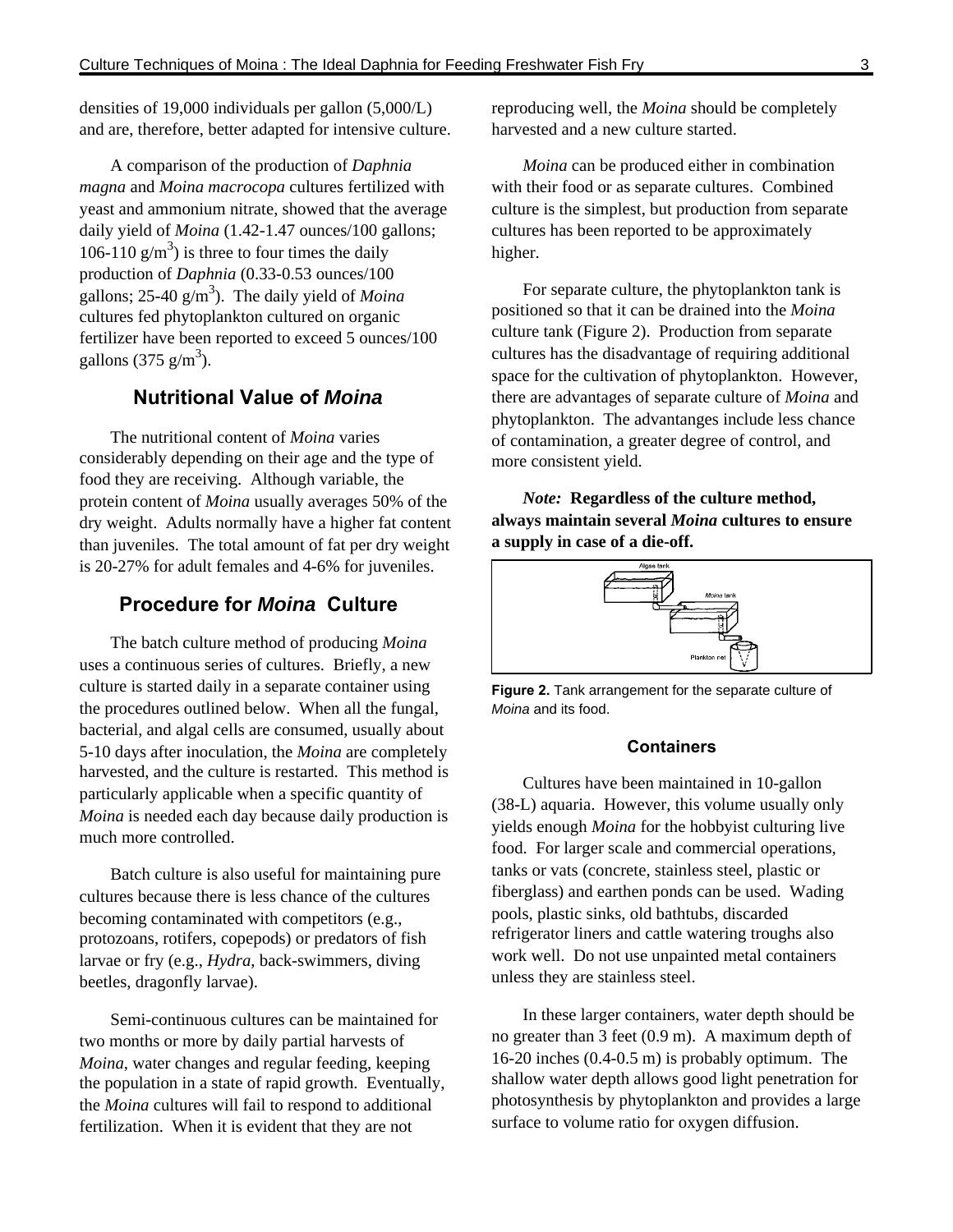Diffuse light or shade over of the water surface of the *Moina* culture container is recommended. A greenhouse covered with shade cloth (50-80% light reduction) is ideal. Outdoor cultures should be protected from rain to help stabilize production and screened to prevent entry of predacious aquatic insects.

Containers to be used, whether aquaria, tanks, vats or ponds, need not be particularly clean. However, filamentous algae and predators of fish larvae or fry (e.g., *Hydra*, back-swimmers, diving beetles, dragonfly larvae) can be especially troublesome in *Moina* cultures. Tanks can be disinfected with a 30% solution of muriatic acid or by drying in sunlight. Earthen ponds should be drained and sun dried.

#### **Water**

*Moina* are extremely sensitive to pesticides, metals (e.g., copper and zinc, which may be prevalent in municipal or well water), detergents, bleaches and other toxic materials in the water supply. Ensure that toxins are not inadvertently introduced into the culture container. Well water should be aerated for at least two hours. Municipal water should be aerated for at least two days to neutralize the chlorine, or sodium thiosulfate or a commercially available chlorine neutralizer can be added to shorten this process. Natural spring water is ideal. Rain water is also excellent for *Moina* cultures if it is collected from an area that does not have excessive air pollution. Filtered lake or stream water may also be used.

The optimum water temperature for *Moina* is 75-88° F (24-31° C). *Moina* continue to thrive at temperatures in excess of  $90^{\circ}$  F (32 $^{\circ}$  C) for short periods. However, low temperatures reduce production.

#### **Aeration**

Gentle aeration of the *Moina* pool oxygenates the water, keeps food particles in suspension and increases phytoplankton production; these result in an increase in the number of eggs per female, the proportion of egg-bearing females in the population, and the population density. A small trickle of fresh

water into the culture container may also improve production of *Moina.* Only one or two aquarium air lines are required in culture containers up to 400 gallons  $(1.5 \text{ m}^3)$ . Extremely small bubbles should be avoided as they can get trapped under the carapace, causing *Moina* to float at the surface, eventually killing them.

### **Feeding or Fertilizing**

Listed below are some common fertilizer materials and application rates. Try several of these culture media to determine which one works best in your situation. The initial fertilization rates provided are only a starting point and will probably need to be adjusted depending on individual culture conditions.

The following quantity of fertilizer materials should be added initially for each 100 gallons

 (379 L) of water. Additional feed or fertilizer, approximately 50-100% of the initial amount, should be added about 5 days later.

- 1. *Yeast*: 0.3-0.5 ounces (8.5-14.2 g) of baker's yeast.
- 2. *Yeast and mineral fertilizer*: 0.3-0.5 ounces (8.5-14.2 g) of yeast, and 0.5 ounces (14.2 g) of ammonium nitrate.
- 3. *Alfalfa, bran and yeast*: 1.5 ounces (42.5 g) of alfalfa pellets or meal, 1.5 ounces (42.5 g) of wheat or rice bran, and 0.3 ounces (8.5 g) of yeast.
- 4. *Cow manure or sewage sludge, bran and yeast*: 5 ounces (142 g) of dried manure or sewage sludge, 1.5 ounces (42.5 g) of wheat or rice bran, and  $0.3$  ounces  $(8.5 \text{ g})$  of yeast.
- 5. *Cow manure or sewage sludge, cotton seed meal and yeast*: Use 5 ounces (142 g) of dried manure or sewage sludge, 1.5 ounces (42.5 g) of cotton seed meal and 0.3 ounces (8.5 g) of yeast.
- 6. *Horse or cow manure or sewage sludge*: Combine 20 ounces (567 g) of dried manure or sewage sludge.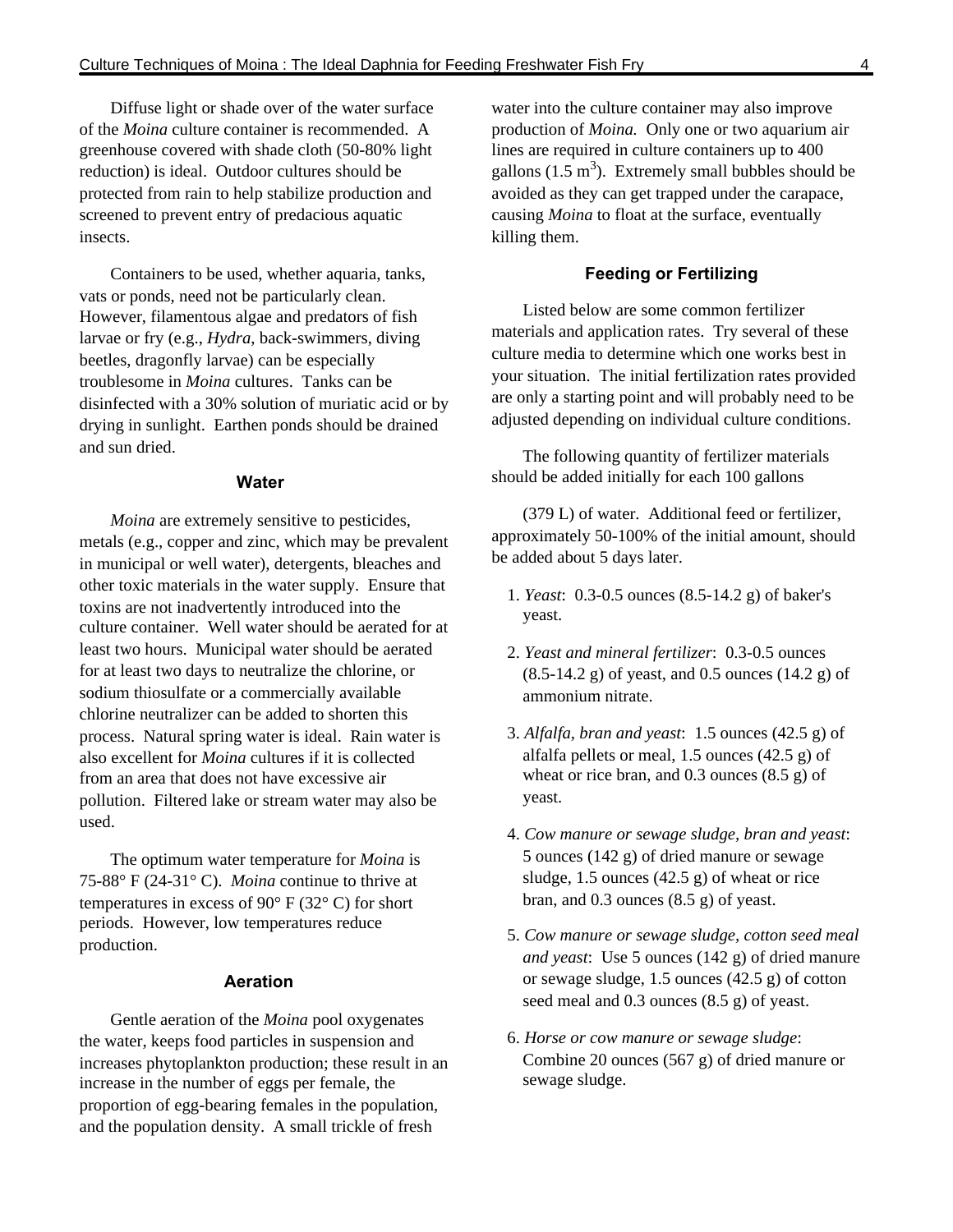- 7. *Chicken or hog manure*: Combine 6 ounces (170 g) of dried manure.
- 8. *Yeast and spirulina powder*: 0.2 ounces (6 g) bakers yeast , 0.1 ounces (3 g) spirulina powder. Add this amount for the first two days, and then every other day until culture is harvested. *Note:* Add warm water to yeast and spirulina powder and let sit for 30 minutes. Stir and pour contents through a brine shrimp net into the *Moina* culture. The net will catch un-dissolved yeast and extend the life of the culture.

Organic fertilizers are usually preferred to mineral fertilizers because organic fertilizers provide bacterial and fungal cells and detritus as well as phytoplankton as food for the *Moina.* This variety of food items more completely meets their nutritional needs, resulting in maximum production. Mineral fertilizers may be used alone, however, they work better in earthen ponds than in tanks or vats.

Fresh manures are preferred because they are richer in organic matter and bacteria. However, some farm animals are given feed additives that control fly larvae in their manure and these may inhibit the production of *Moina.* Although not absolutely necessary, the manure is frequently dried before use. Commercially available organic fertilizers, such as dehydrated cow manure and sewage sludge, may be used for *Moina* cultures.

Although manure is widely used to culture *Moina*, yeast, alfalfa and bran are less objectionable to use and they work well. Activated yeast (baker's yeast) is readily available from wholesale food distributors in 2-pound (0.9-kg) bags. Bran and alfalfa meal or pellets can be purchased in 50-pound (22.7-kg) bags from livestock feed stores.

Coarse organic materials, such as manure, sewage sludge, hay, bran and oil seed meals, are usually suspended in the water column in mesh bags. Cheese cloth, burlap, muslin, nylon or other relatively loose weave fabrics may be used. Nylon and other synthetic fabrics, however, do not deteriorate in water as do cotton or burlap. For smaller culture containers, nylon stockings work well for this purpose, are inexpensive and readily available. The use of a bag prevents large particles

from being a problem when the *Moina* are harvested and allows greater control of fertilization.

Over-feeding can quickly cause problems in water quality. Regardless of the type of media used, start with small amounts of feed or fertilizer added at frequent intervals and slowly increase the amount used as you gain experience. If fungus occurs in the culture container due to over-fertilization, the bag containing the organic material should be removed from the culture. If fungus persists in large quantities the culture should be discarded and restarted.

Excessively high pH (greater than 9.5), due to a heavy algae bloom and the resulting increase in the proportion of the toxic form of ammonia (un-ionized), may inhibit the production of *Moina.* The pH of the culture can be adjusted to 7-8 with vinegar (acetic acid).

#### **Inoculating**

Use pure live cultures to inoculate. Avoid using animals for inoculation from poor or declining cultures, cultures producing resting eggs, or cultures containing predators of fish larvae or fry. Inoculate with approximately 100 *Moina*/gallon (25/L). Although a culture can theoretically be started with a single female, always use an adequate number to develop a harvestable population quickly. If fewer are used, the population in the culture will increase more slowly, therefore, the initial quantity of fertilizer or food should be reduced to prevent over-feeding. A greater number used for inoculation reduces the time to harvesting and lessens the chance of contamination by competitors.

Cultures are usually inoculated 24 hours or more after fertilization. However, when yeast is used, *Moina* can be added to the culture after a few hours of aeration, assuming good water quality and proper temperature. This is because the yeast cells are immediately available to the *Moina* as food. The small amount of phytoplankton present in the water and digestive tract of the *Moina* used to inoculate the culture is usually sufficient to initiate a phytoplankton bloom.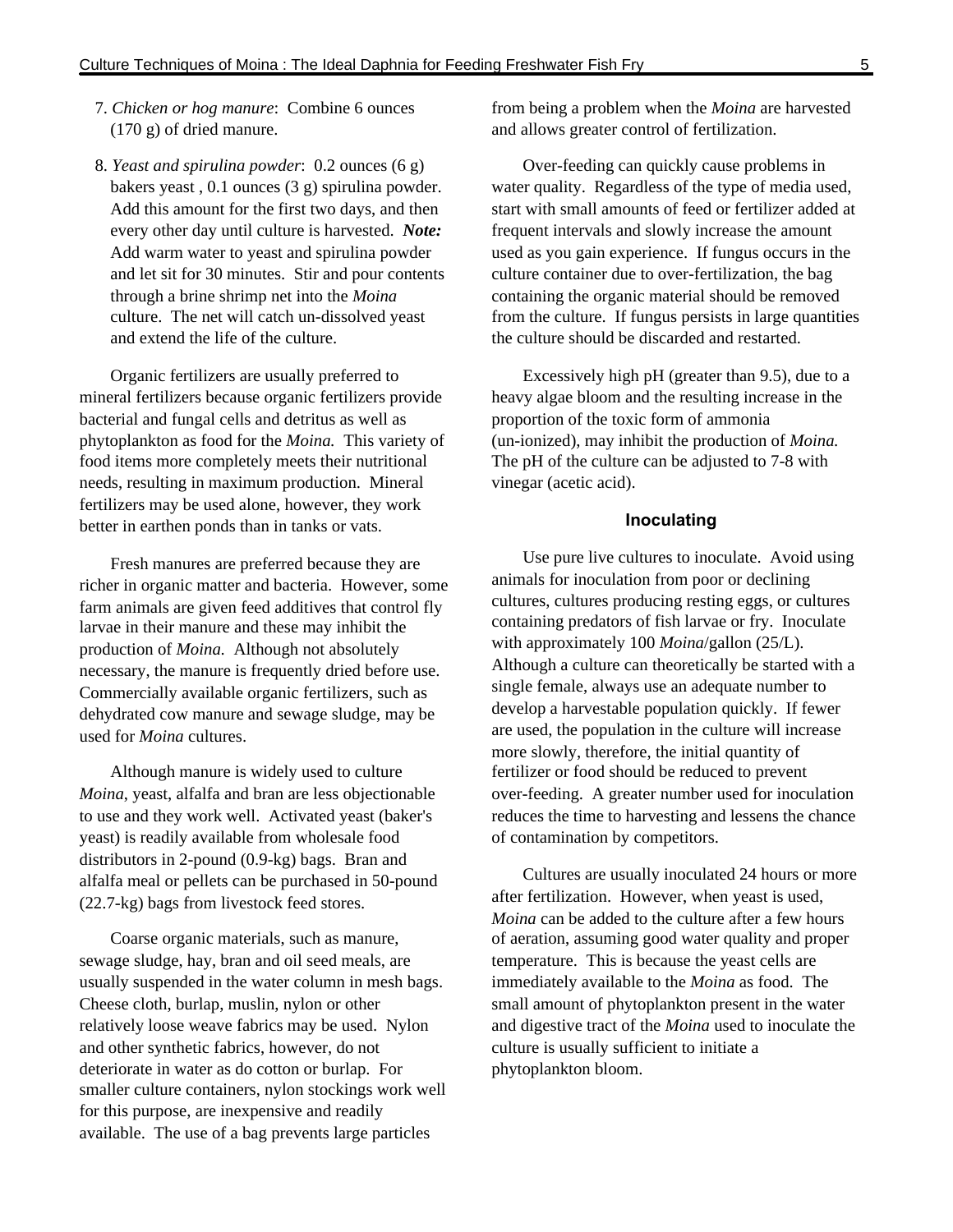#### **Monitoring**

The culture should be inspected daily to determine its health. The following observations should be made.

- 1. The health of the culture is determined by stirring the culture, removing 1 tablespoon (15 ml) of the culture, and examining the sample with a 8X- to 10X-hand lens or dissecting scope. Green or brown-red *Moina* with full intestinal tracts and active movement indicate a healthy culture. Pale *Moina* with empty digestive tracts or *Moina* producing resting eggs are indications of suboptimum environmental conditions or insufficient food.
- 2. The population density of *Moina* is determined by killing the *Moina* in a 1-teaspoon (3-5/ml) sample with a 70% alcohol solution and counting all *Moina* in a petri dish with a hand lens or dissecting scope. Cultures ready for harvest should contain 45-75 *Moina* in the 1-teaspoon sample (3-5/ml). With experience, population density can be estimated visually without the need for counts.
- 3. The food concentration in the culture water, when examined in a clear glass, should appear slightly cloudy and tea colored or green. Clear culture water is an indication of insufficient food. The cultures should be fed or fertilized with approximately 50-100% of the initial quantity whenever the transparency is greater than about  $12-16$  inches  $(0.3-0.4 \text{ m})$ . This can be determined with a white plastic or metal lid approximately 4 inches (100 mm) in diameter, attached to the end of a yard stick. The depth of transparency is where the disk is just barely visible when lowered into the tank.
- 4. If predators of fish larvae or fry (e.g., *Hydra*, back-swimmers, diving beetles, dragonfly larvae) are observed, discard the culture and clean and disinfect the tank or pool to avoid contaminating other cultures.

#### **Harvesting**

*Moina* can be harvested by simply dipping out the required number with a brine shrimp net or re-usable coffee filter as they concentrate in "clouds" at the surface. Cultures may also be harvested by draining or siphoning the culture water into a plankton collector equipped with 50- to 150-µm mesh netting net suspended in a container of water. Turn off the aeration and allow the food particles to settle before harvesting. For semi-continuous culture, do not harvest more than 20-25% of the population each day, unless you are restarting the culture. Harvesting by draining the culture tank allows for a partial water exchange, improving water quality. Harvest only small quantities at a time and transfer the *Moina* to containers with fresh water to keep them alive.

The bottom sediments should be stirred up manually every day following harvest, thoroughly mixing the culture, to re-suspend food particles and prevent anaerobic conditions from developing.

### **Additional Points**

Differences in size, brood production and optimum environmental conditions exist between different species and varieties of *Moina.* Adjustments will need to be made in the culture technique depending on the particular species or variety you wish to produce.

Additional surfaces in the culture tank may have a positive effect on the production of *Moina.* For *Daphnia*, a four-fold increase of surface area, in the form of plastic sheets, has been shown to result in a four-fold increase in the density, biomass and harvest. It is unknown whether this is the result of improved water quality due to nitrifying bacteria on the substrate, a change in the spatial distribution of the *Daphnia* or improved nutrition.

It may not always be possible to match *Moina*  production to the food demand of the fish fry. Harvested *Moina* can be kept alive for several days in clean water in a refrigerator. They will resume normal activity when they are again warmed. The nutritional quality of the stored *Moina* will probably not be optimal because of the period of starvation, so